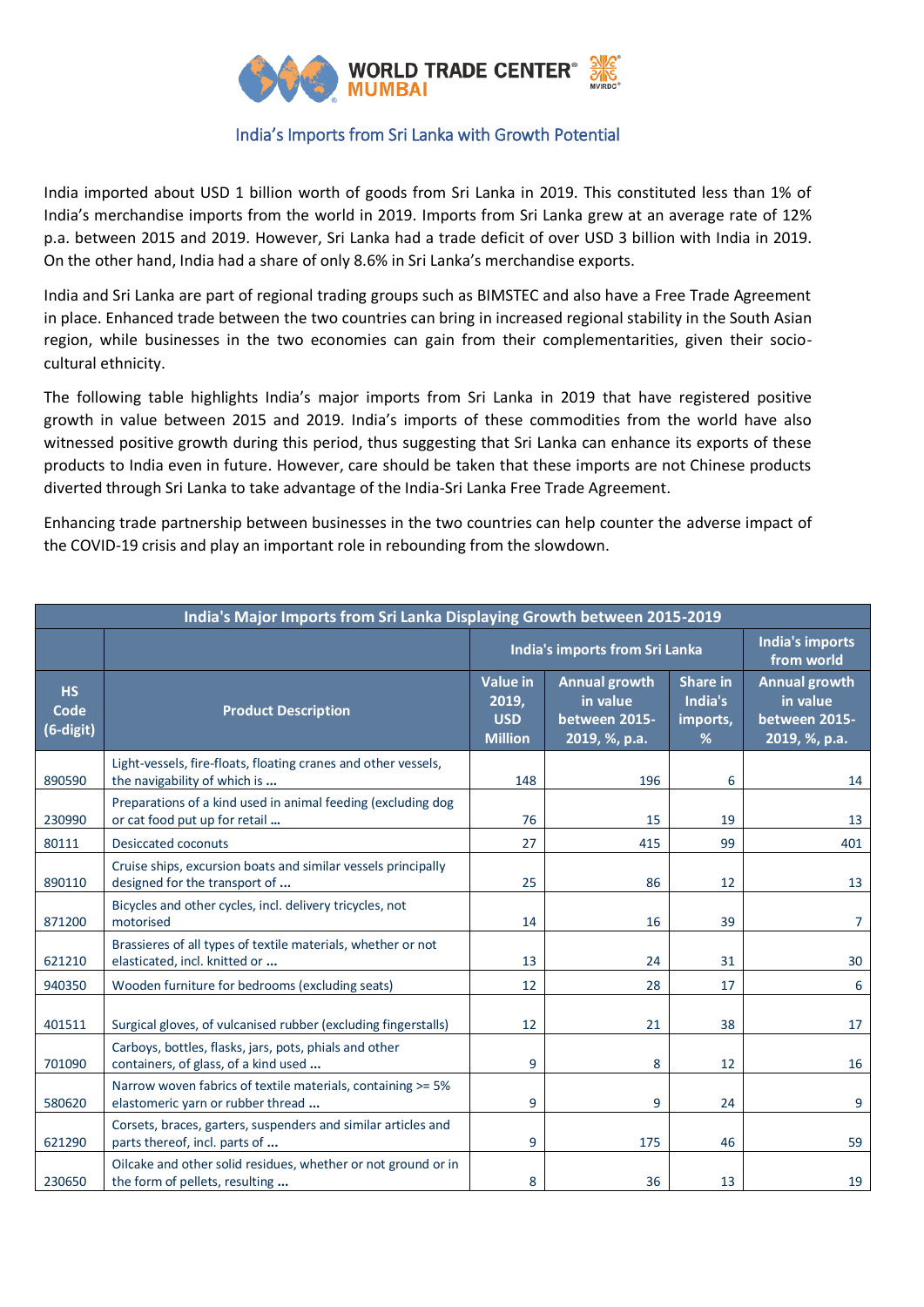

| All products<br><b>Source: ITC</b> |                                                                                                         |     | 12   | 0  | 8  |
|------------------------------------|---------------------------------------------------------------------------------------------------------|-----|------|----|----|
|                                    | <b>Total of the Above</b>                                                                               | 411 |      |    |    |
| 261400                             | Titanium ores and concentrates                                                                          | 5   | 48   | 8  | 38 |
| 740819                             | Wire of refined copper, with a maximum cross-sectional<br>dimension of $\leq$ 6 mm                      | 5   | 1089 |    | 41 |
| 330190                             | Extracted oleoresins; concentrates of essential oils in fats,<br>fixed oils, waxes and the like,        | 5   | 3    | 10 | 11 |
| 940161                             | Upholstered seats, with wooden frames (excluding<br>convertible into beds)                              | 6   | 29   | 12 | 26 |
| 90611                              | Cinnamon "Cinnamomum zeylanicum Blume" (excluding<br>crushed and ground)                                | 6   | 17   | 83 | 18 |
| 481930                             | Sacks and bags, of paper, paperboard, cellulose wadding or<br>webs of cellulose fibres, having          | 7   | 25   | 55 | 32 |
| 842230                             | Machinery for filling, closing, sealing or labelling bottles,<br>cans, boxes, bags or other containers; | 8   | 540  | 3  | 6  |
| 780199                             | Unwrought lead (excluding refined lead and lead containing<br>by weight antimony as the principal       | 8   | 11   | 3  | 9  |

## **Notifications**

## **PIB**

Cabinet clears PLI scheme for 10 key sectors

<https://www.pib.gov.in/PressReleasePage.aspx?PRID=1671912>

Minister invites global investors into India

<https://www.pib.gov.in/PressReleasePage.aspx?PRID=1671973>

Govt sets up 22-member panel to strengthen capital goods sector

<https://www.pib.gov.in/PressReleasePage.aspx?PRID=1671981>

PIB's Daily Bulletin on COVID 19

<https://www.pib.gov.in/PressReleasePage.aspx?PRID=1671974>

## **CBIC**

Prescription of 5% import duty on specified parts for manufacture of Open Cell for LED/LCD TV Panels

[https://www.cbic.gov.in/resources//htdocs-cbec/customs/cs-act/notifications/notfns-2020/cs-tarr2020/cs42-](https://www.cbic.gov.in/resources/htdocs-cbec/customs/cs-act/notifications/notfns-2020/cs-tarr2020/cs42-2020.pdf) [2020.pdf](https://www.cbic.gov.in/resources/htdocs-cbec/customs/cs-act/notifications/notfns-2020/cs-tarr2020/cs42-2020.pdf)